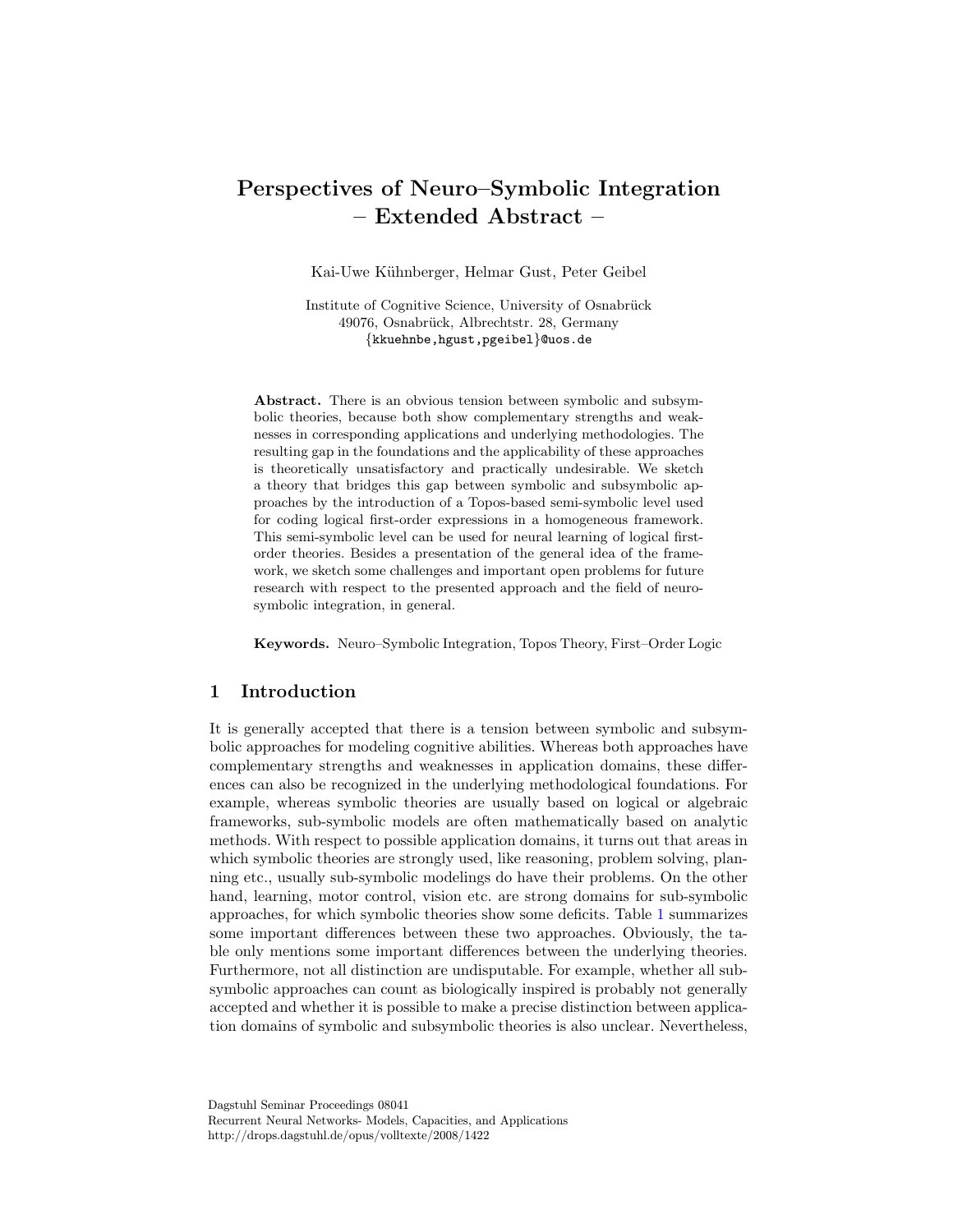#### 2 K.–U. Kühnberger, H. Gust, P. Geibel

<span id="page-1-0"></span>

|                | <b>Symbolic Approaches</b>                                                        | Subsymbolic Approaches                    |
|----------------|-----------------------------------------------------------------------------------|-------------------------------------------|
| Methods        | (Mostly) logical and/or algebraic                                                 | $(Mostly)$ analytic                       |
| Strengths      | Productivity, Recursion Principle, Robustness, Learning Ability, Compositionality |                                           |
| Weaknesses     | Consistency Constraints,<br>Lower Cognitive Abilities                             | Opaqueness,<br>Higher Cognitive Abilities |
| Applications   | Reasoning, Problem Solving,<br>Planning etc.                                      | Learning, Motor Control,<br>Vision etc.   |
|                | <b>Relation to CogSci</b> Not Biologically Inspired                               | Biologically Inspired                     |
| Other Features | Crisp                                                                             | Fuzzy, Continuous                         |

Table 1. Important differences between symbolic and subsymbolic approaches

the table shows a tendency of how to classify the two types of modeling in an overall picture.

In a series of papers (cf.  $[1], [2], [3]$  $[1], [2], [3]$  $[1], [2], [3]$  $[1], [2], [3]$  $[1], [2], [3]$ ), the authors propose a theory for neurosymbolic integration. This theory is crucially based on the idea of translating logical input into a variable-free representation using Topos theory. This semisymbolic level can be used for generating a homogeneous input for a neural network.[1](#page-1-1)

# 2 The General Idea of Using Topos Theory for Neuro-Symbolic Integration

In this section, we sketch the overall idea of the approach. Figure [1](#page-2-0) summarizes the architecture of the system. The following list describes informally the main modules of the systems:

- As input a first–order logical theory T of a language  $\mathcal L$  is given.
- $-$  T is translated into a variable-free representation in a topos, i.e. a category in the sense of category theory with "nice" properties (cf. [\[4\]](#page-5-3)). The result is a representation in terms of commuting diagrams, i.e. objects and arrows instead of the original symbolic interpretation. The logical theory itself is implicitly coded by possibilities of constructing new diagrams in the topos (limit constructions, sub-object classifier, exponents etc.).
- An algorithm is generating equations of the normal form  $f \circ q = h$  and inequations of the form  $f \neq g$ . These equations and inequations correspond to equations and inequations of arrows in the topos. Due to the fact that a topos allows universal constructions, these equations and inequations can be automatically generated.
- Objects and arrows are considered to be atomic in category theory. Therefore, there are no crucial restrictions concerning the choice of the representations. This means it is possible to choose vectors of the vector space

<span id="page-1-1"></span><sup>1</sup> The notion "semi-symbolic level" is used for denoting the Topos representation of logical input due to the fact that neither all symbols have a Topos counterpart (e.g. quantifiers are not represented as Topos entities) nor does each Topos entity correspond to a symbol or a symbolic expression.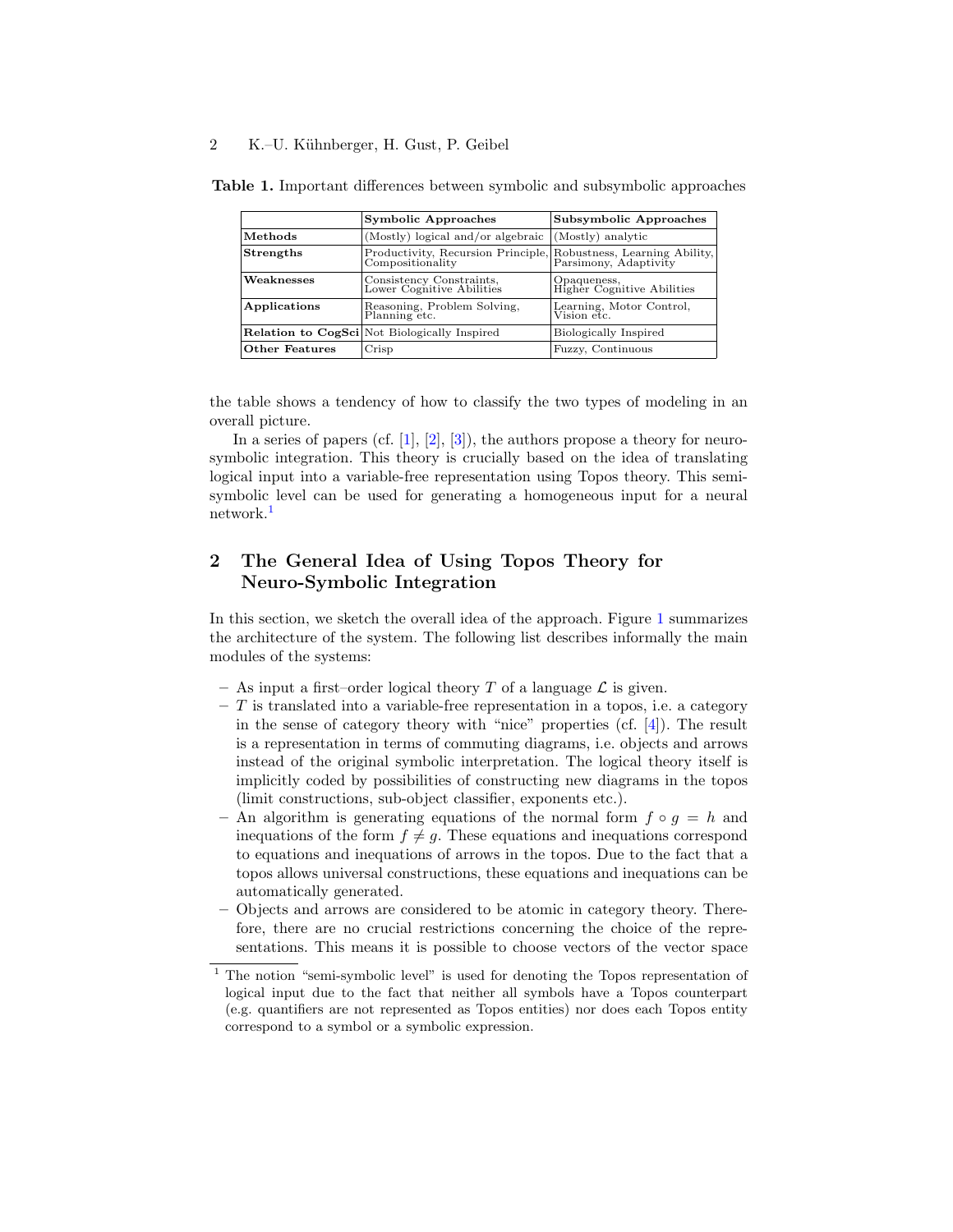

<span id="page-2-0"></span>Fig. 1. General architecture: The input, given as a set of logical axioms, is translated to Topos entities (objects and arrows). Topos constraints allow the generation of equations in normal form – practically realized by a PROLOG program GENE – constraining the equality or inequality of arrows. These are represented by real-valued vectors and function as input for neural learning. Backpropagation is used to learn the representations of these entities, such that the truth conditions of the axioms are satisfied.

 $\mathbb{R}^n$  as representations of objects and arrows. The resulting equations and inequations can be used in order to train a neural network.

- Each arrow is represented by three vectors: (1) the domain of the arrow, (2) the representation of the arrow itself (i.e. its identifier), and (3) the codomain of the arrow.
- The composition of two arrows (resulting in a further arrow) is represented by five vectors, due to the fact that the codomain of the first arrow equals the domain of the second arrow. The composition of two arrows is used as input for the network.
- The output of the network is the representation of the resulting arrow based on the composition of the two input arrows. This result is compared with the right side of the equation, such that backpropagation of the error can be performed resulting in an adaptation of the weights of the network. It should be noticed that besides learning the composition operation, it is also important to learn the representations and the domains and codomains of arrows themselves.
- The result of the approach is the learning of a model of a logical theory  $T$ , namely the representation of the symbols and expressions of  $\mathcal{L}$ , such that the truth conditions of the axioms of T are satisfied.

It should be emphasized that the sketched approach does not only allow to learn the representation of the logical input, but also forecasts the truth values of any possible formula of  $\mathcal L$  (based on the given set of axioms T). In other words, the approach approximates a semantic entailment concept.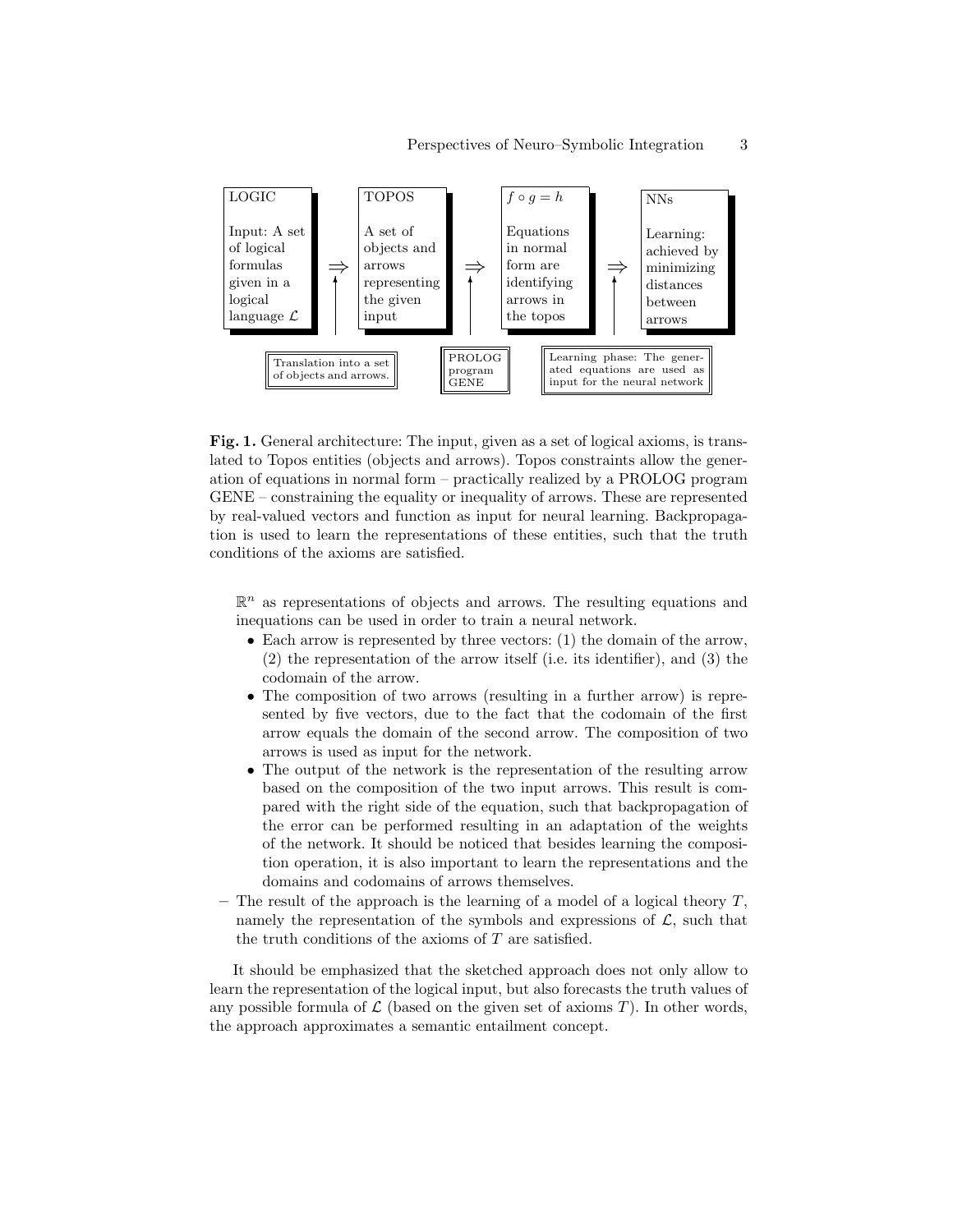## 4 K.–U. K¨uhnberger, H. Gust, P. Geibel

In example evaluations, the framework was applied to different problems taken from the domain of theorem proving and showed promising (although clearly not optimal) results [\[2\]](#page-5-1). As a matter of fact, relatively simple theories can be learned rather efficiently and convincingly. Nevertheless, it is currently not possible to learn benchmark problems of theorem proving in a way that neural learning can be considered as an alternative to symbolic theorem provers. A convincing application of neuro-symbolic integration that is competitive to symbolic approaches remains an open problem for the future.

# 3 Challenges for Neuro–Symbolic Integration

## <span id="page-3-0"></span>3.1 Specific Challenges for the Presented Approach

The sketched ideas provide a first step towards a theory of neuro-symbolic integration. There is a bunch of open problems we would like to discuss for future research. We start with some specific open problems related to the approach presented here:

- Although certain properties of the learned models can be identified [\[3\]](#page-5-2), an abstract characterization of the learned models is missing. In particular, it would be desirable to specify theoretically the class of models that can be learned with the sketched Topos-based approach.
- A technical question concerns the relation between the complexity of the logical input theory T and the number of equations that are needed in order to approximate a model to a certain degree. An example for a measure for the "degree" to which a model of  $T$  is learned could be specified by the number of times a certain deduction operator is applied.
- A theoretical result that characterizes under which constraints the convergence of the learning procedure is guaranteed is still missing.

## 3.2 Application Domains

The problems summarized in the list of Subsection [3.1](#page-3-0) above concern mainly theoretical problems of the presented approach. There are also general challenges that concern every model of neuro-symbolic integration. One is the question of appropriate application domains.

– More applications are needed, not only from the theorem proving domain, but also from other domains.

This problem generalizes to every theory of neuro-symbolic integration, due to the fact that neuro-symbolic integration is currently in a state, where either the application problems are essentially propositional in nature<sup>[2](#page-3-1)</sup>, or the applica-

<span id="page-3-1"></span><sup>&</sup>lt;sup>2</sup> A prominent example collecting a variation of attempts to model extensions of propositional logic in terms of modal, tense, non-monotonic etc. logic is presented in [\[5\]](#page-5-4).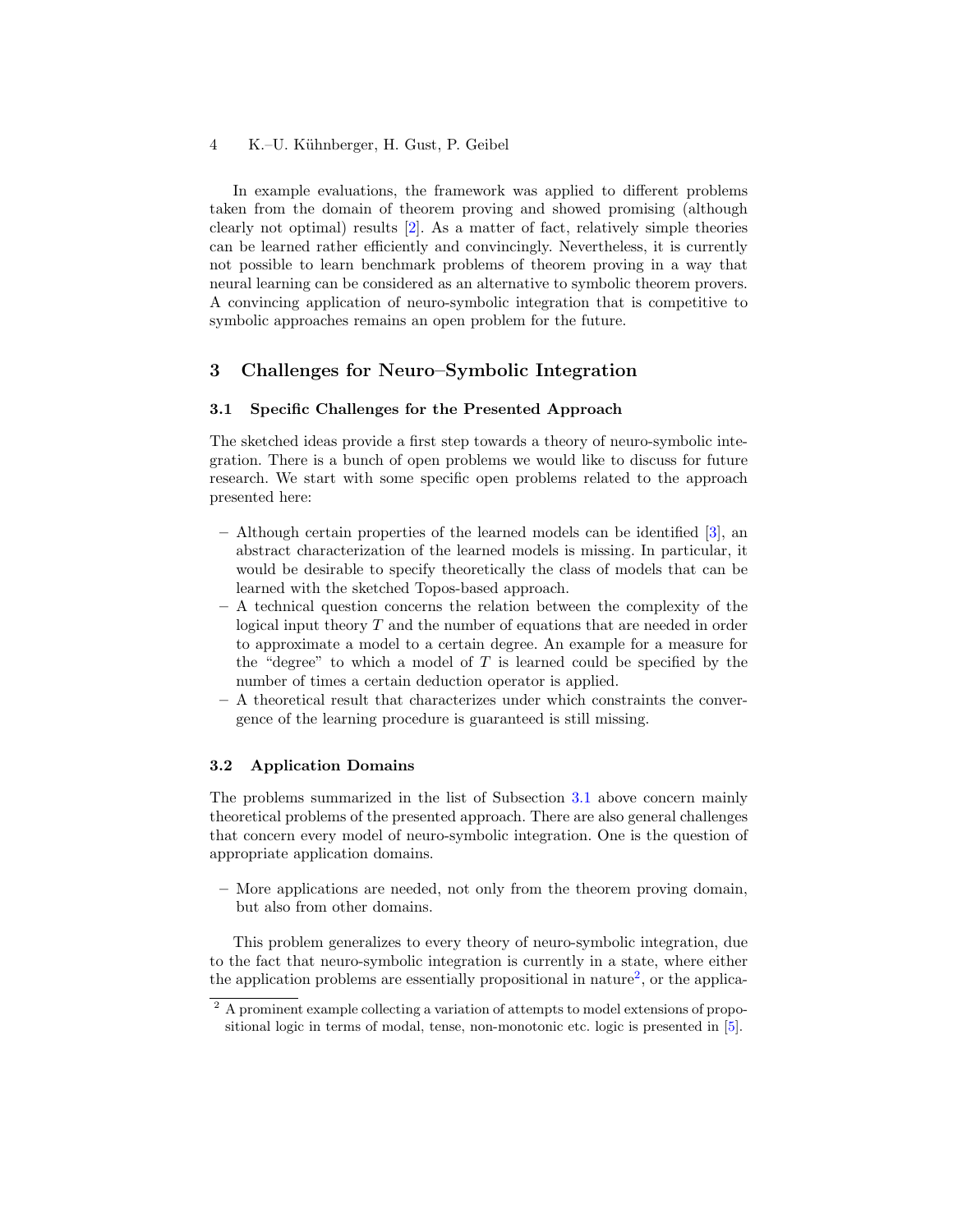bility to predicate logic problems is limited<sup>[3](#page-4-0)</sup>. As a consequence neuro-symbolic integration needs to prove that not only theoretically it can be shown that neural learning of logical theories is possible, but also that there are practical applications for such an approach. Such potential applications can be used for an independent justification and a proof of concept of neuro-symbolic integration, in general.

We think that – besides theorem proving – there are several promising domains that can be considered as a test scenario for neuro-symbolic integration. One idea of such a test domain was already mentioned in [\[7\]](#page-5-5), namely ontology learning. Although there is a variety of logics that were proposed for representing conceptual knowledge in ontologies ranging from more or less weak description logics (e.g. OWL-based modelings) to full first-order logic (e.g. CYC)<sup>[4](#page-4-1)</sup>, the logics underlying most practical applications are rather weak. This means that one has first, a rather controlled environment and second, the information that needs to be learned is often (at least in the description logic case) represented in a two-variable logic fragment of predicate logic. In other words, the prefixes of quantifiers in possible formulas that function as axioms of theories and need to be considered and learned are limited to length 1. At least for the present Topos-based approach this reduces the complexity of the learning process significantly, because of an exponential growth of the number of equations that need to be learned for approximating a model, if quantifier prefixes increase in the input formulas.

A second scenario for a practical application of neuro-symbolic integration is the planning domain. In real-world applications, it is a matter of fact that agents need to decide in real-time which actions they should perform next. Often, the reasoning device has certain problems in performing such decisions appropriately. A trained neural network in the sense described in this extended abstract should, in principle, be able to perform such decisions under all external time constraints due to the fact that there is not much processing necessary – at least in comparison to symbolic reasoning devices.

If it were possible to show that a particular approach for neural-symbolic integration can prove to be successfully and robustly applied to ontology learning or in the planning domain (or any other interesting domain that is not mentioned here), such that the usage of a neuro-symbolic integration device would have advantages in comparison to other more traditional techniques, then not only a proof of concept, but a realistic application scenario were available.

#### 3.3 Learning

Learning a model of a logical theory as described here or learning a deduction operator of a logic program as described in [\[8\]](#page-5-6) is in a certain sense a non-standard

<span id="page-4-0"></span><sup>&</sup>lt;sup>3</sup> According to our knowledge there is only the approach presented in [\[6\]](#page-5-7) that tries to learn full first-order theories with neural means. The presented approach as well as the theory described in [\[6\]](#page-5-7) is currently not able to compete against symbolic reasoning algorithms

<span id="page-4-1"></span><sup>4</sup> Cf. http://www.cyc.com/.